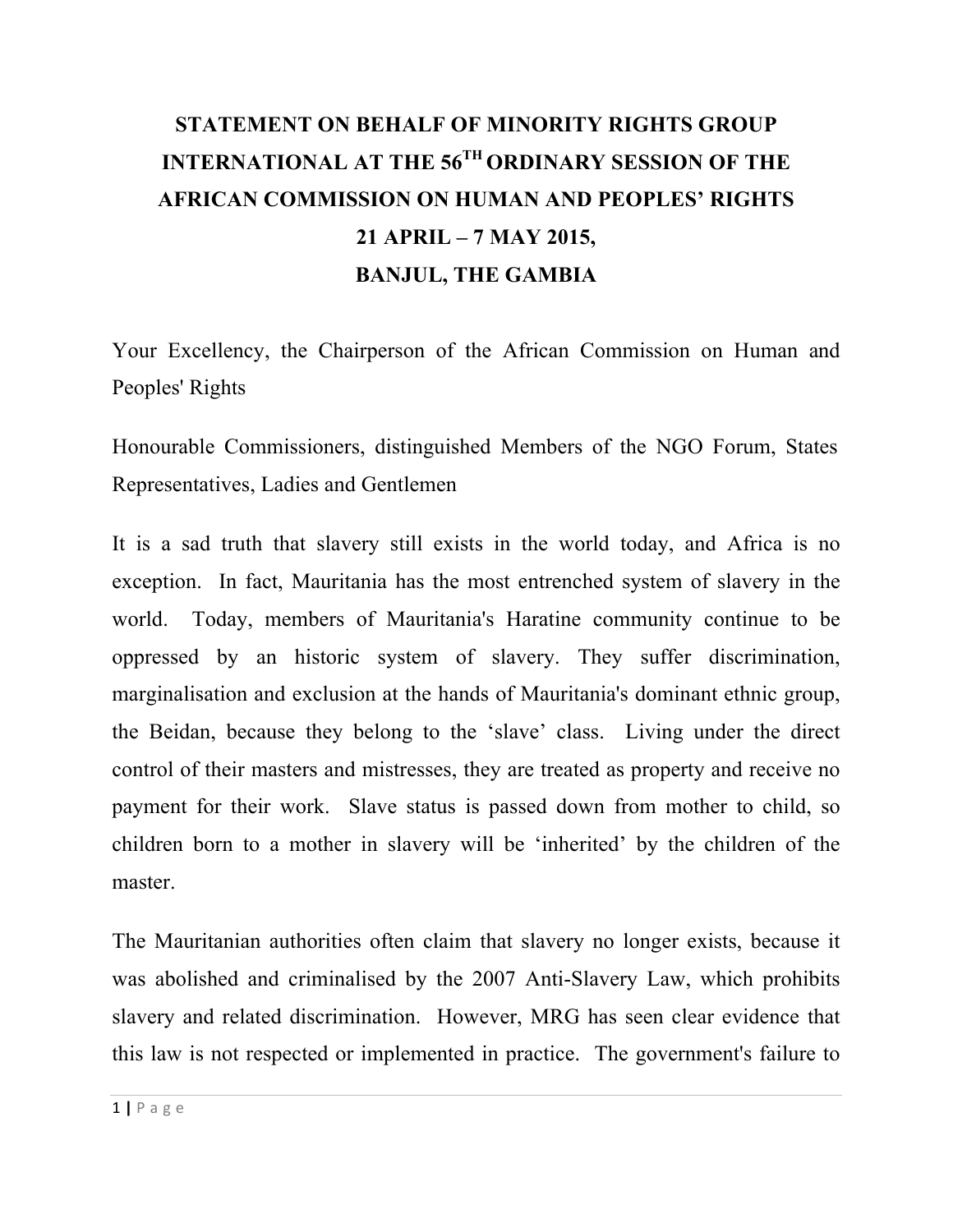implement the law was also the main criticism raised by the UN Special Rapporteur on Slavery in her 2014 mission report. In fact, Mauritanian antislavery organisations estimate that up to 500,000 Haratine may still be enslaved or living under some form of control by their former masters. Only 1 slave-owner has ever been successfully prosecuted under the law, in November 2011, for holding 2 young boys in slavery. However, he was given a sentence of just 2 years - well below the recommended sentence of 5 to 10 years. In addition, he appealed the sentence and was released on bail by the Mauritanian Supreme Court just 4 months after his conviction, while waiting for his appeal. To date, the appeal has not yet been heard; meanwhile the convicted slave-owner remains at liberty.

MRG is equally aware of other similar cases where, for example, the decision of the investigative judge to refer the matter to the criminal court has been upheld by both the Court of Appeal and the Supreme Court but where, some 3 years later, no hearing has been scheduled at the criminal court despite the case involving 3 minors.

The lack of full, effective implementation of Mauritania's Anti-Slavery law is hardly surprising given the societal and practical barriers which exist in reality. Slaves and former slaves face problems accessing lawyers, fear repercussions if they do pursue a claim, and lack the means to make an alternative living, having been dependent on their master all their life. In addition, slave-owners dominate the country's government, military, judiciary, and ownership of business, land and other resources. The judiciary demonstrate a clear unwillingness to investigate or prosecute allegations of slavery, whilst the law itself contains several fundamental flaws that undermine its potential to be enforced.